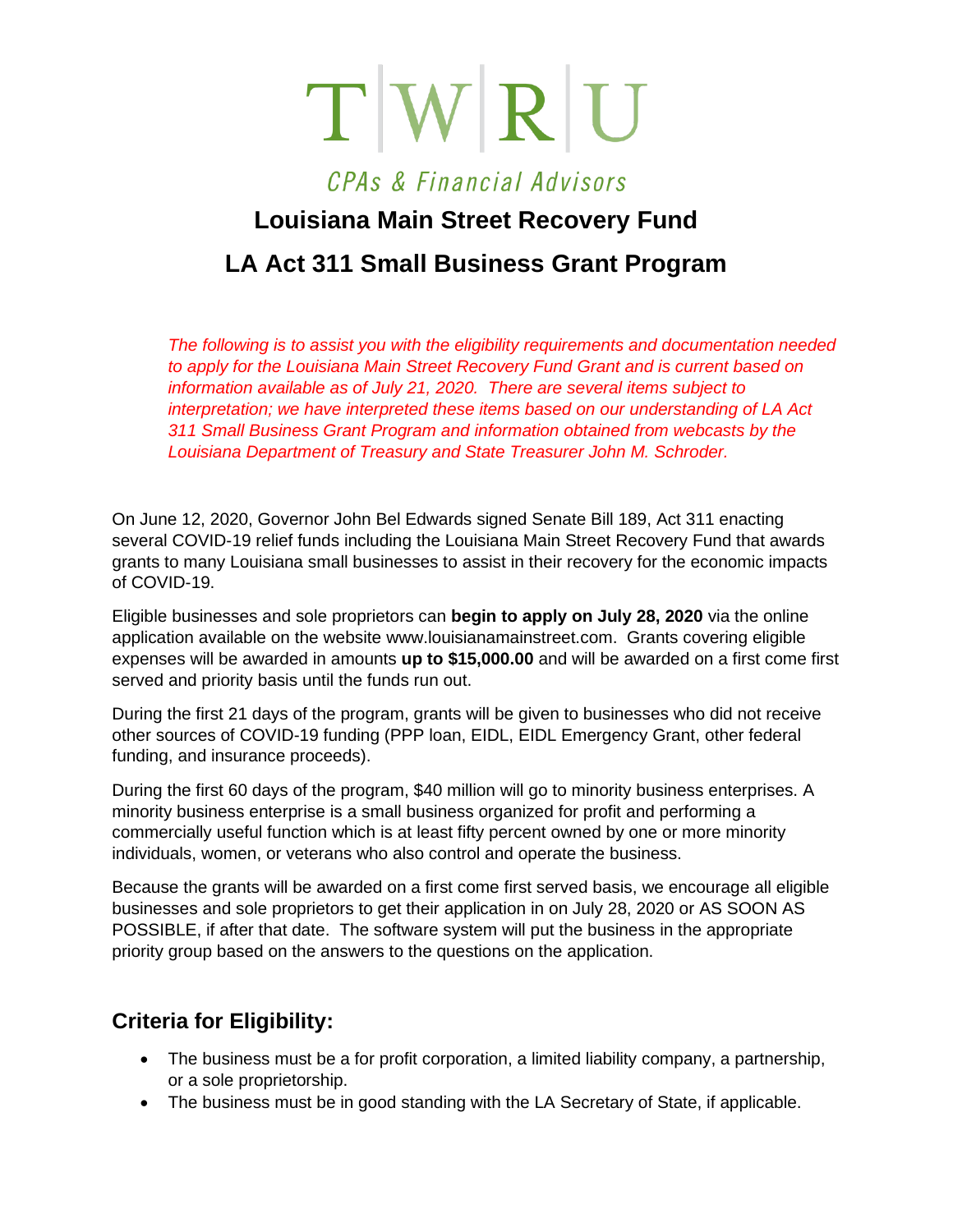# $T[W|R]$

## CPAs & Financial Advisors

- Was domiciled in Louisiana as of March 1, 2020.
- Suffered an interruption of business caused by forced or voluntary closures or restricted operations, including but not limited to social distancing measures, decreased customer demand, cleaning or disinfection expenses, and providing personal protective equipment.
- Is at least fifty percent owned by one or more Louisiana residents, whether individual resident citizens or Louisiana domestic business entities.
- Filed Louisiana taxes for tax year 2018 or 2019, or, if an eligible business formed on or after January 1, 2020, intends to file Louisiana taxes for tax year 2020. "Louisiana taxes" means all taxes administered by the secretary of the Department of Revenue.
- Has customers or employees coming to its physical premises.
- Had no more than fifty full-time equivalent employees (FTEs) as of March 1, 2020.
- Is not a subsidiary of a business with more than fifty FTEs, is not part of a larger business enterprise with more than fifty FTEs, and is not owned by a business with more than fifty FTEs.
- Does not exist for the purpose of advancing partisan political activity. Does not directly lobby federal or state officials.
- Does not derive income from passive investments without active participation in business operations.

FTEs are calculated based on total hours worked in the period beginning February 1, 2020 and ending February 29, 2020, divided by 160 hours, and rounded to the nearest tenth.

### **Eligible Expenses:**

- Include those costs incurred by the business to meet public health requirements or recommendations enacted, adopted, required, or issued by the LA Department of Health, the Centers for Disease Control, state or federal regulatory authorities, and/or local, state or federal executive authorities due to COVID-19.
- **This includes but is not limited to:**
	- o Costs to create social distancing measures (signs, floor markings, etc.)
	- o Costs to clean and disinfect areas
	- $\circ$  Purchasing equipment to protect employees and/or customers (hand sanitizer, masks, gloves, thermometers)
	- o Contactless equipment (credit card readers, etc.)
	- o Expenses to facilitate teleworking (laptops, printers, scanners)
	- o Necessary re-opening expenses (tents, outdoor tables)
	- o Signage pertaining to reopening or restructuring
	- o Installation of drive-through windows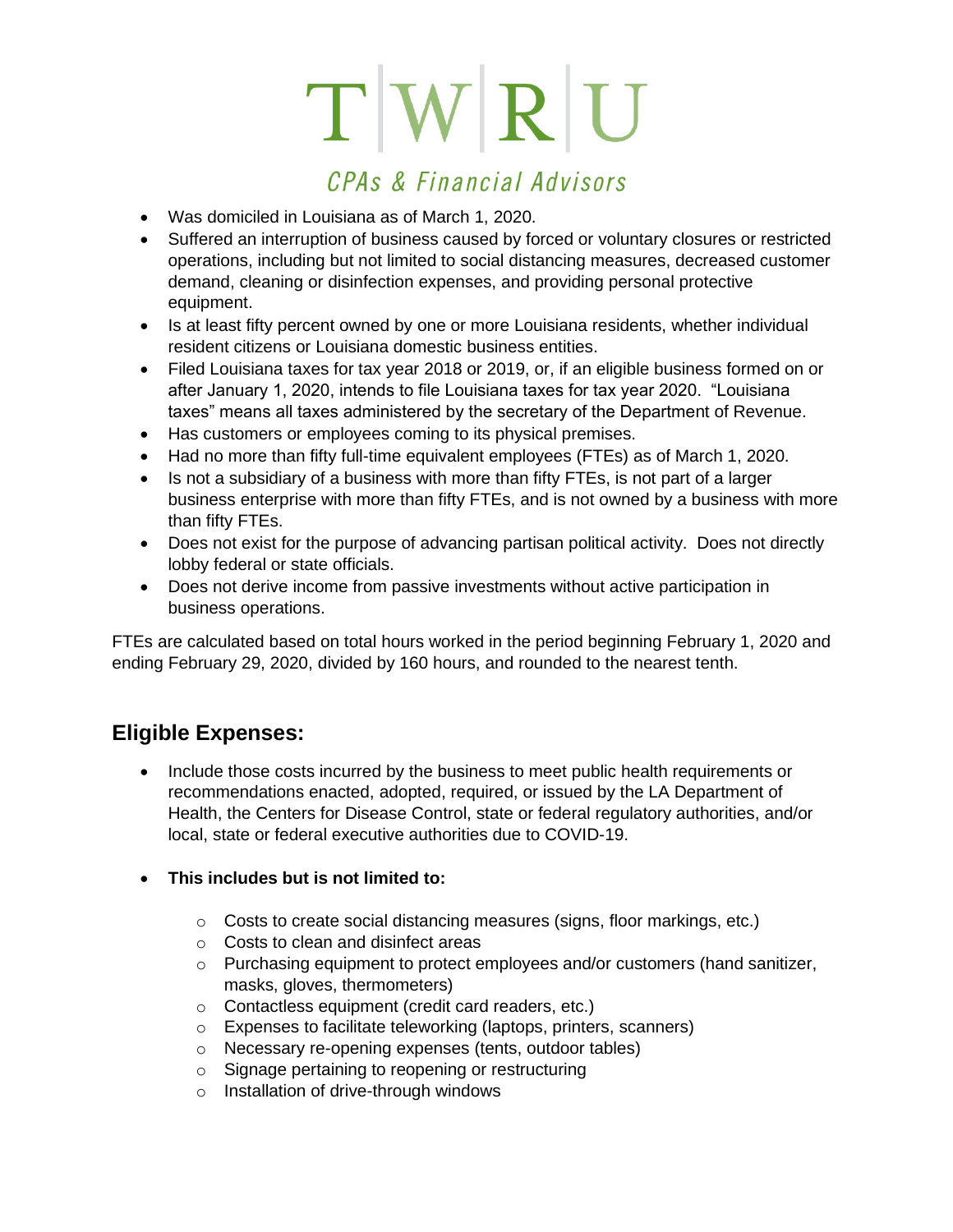# $T[W|R]$ CPAs & Financial Advisors

### • **Business interruption costs related to COVID-19, including, but not limited to:**

- o Unemployment insurance costs
- o Providing paid sick leave
- o Inventory replacement (replacing spoiled food)
- o Increased labor costs (hiring delivery drivers)
- o Mortgage interest (for home office)
- o Rent
- o Payroll
- o Utilities

#### • **Ineligible expenses include:**

- o Lost profits or lost revenue
- $\circ$  Damages that have been or will be covered by insurance (commercial business interruption coverage)
- $\circ$  Costs that have been or will be reduced by any other federal or state program
- o Severance pay
- o Legal settlements

### **Information to gather now to prepare for the application opening date:**

- Federal Taxpayer Identification Number
- State Taxpayer Identification Number
- Louisiana Department of Revenue account number
- Business date of formation/creation
- Documentation to support eligible expenses (invoices, proof of payment, payroll records, vendor contracts, bank/credit card statements, rental agreements or mortgage statements, utility bills, etc.)
- Number of full-time equivalent employees (as of March 1, 2020)
- Information for all "Controlling Owners" of the business (defined as individuals or entities who exercise the power to make policy decisions). Information includes Name, Job Title, SSN or EIN, Residential Address, and Driver's license Number.
- Information regarding other sources of COVID-19 funding received from United States SBA programs (PPP, EIDL, EIDL Emergency Advance), other federal program, or insurance proceeds
- Copies of filed tax returns for 2018 and 2019

**When applying online, supporting documentation will need to be uploaded.** Following submission of the application and supporting documentation, you may be asked to upload